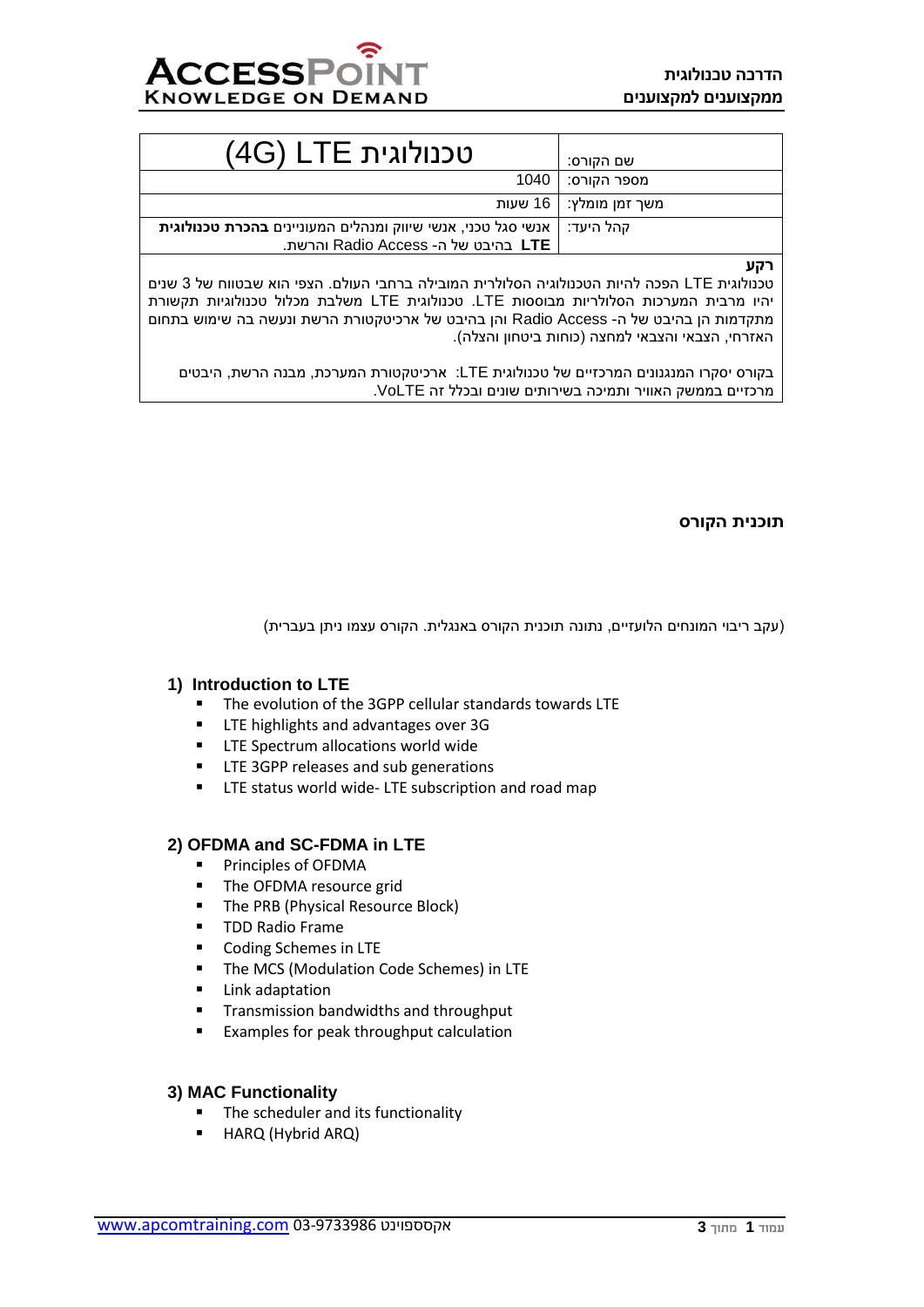

## **4) Multi-Antenna Techniques Specified for LTE ("MIMO")**

- Benefits of multi-antenna techniques
- The MIMO principle
- Reference signals and their use in MIMO
- Open loop and closed Loop MIMO
- **■** MIMO configurations in LTE

## **5) LTE-EPC Network Architecture**

- System Elements: MME, S-GW, P-GW, HSS, PCRF, eNB
- Main interfaces and their protocols (e.g. S1, S5/S8, S6, X2)
- Key features and services
- Roaming and non-roaming architecture
- Distributed Core vs. Centralized Core
- A Core in a box/ a system in a box

#### **6) Security in LTE-EPC**

- Security architecture
- Authentication and Key management (AKA)
- NAS and AS security (Keys derivation, Keys life time)
- Data Integrity and Ciphering schemes
- Use of IPsec in LTE

#### **7) Network Access in LTE-EPC**

- Initial attach procedure,
- PLMN and Cell selection
- Random Access
- UE and eNB timing alignment
- RRC connection setup
- MME, S-GW and P-GW selection
- PDN connectivity
- Default EPS bearer setup
- IP address allocation
- Cell Reselection

#### **8) Session Establishment**

- Service request and session establishment
- Dedicated EPS bearer setup
- Dedicated bearer deactivation
- Dedicated bearer modification
- The Paging process

## **9) Mobility Management Overview**

- Mobility management in IDLE mode
	- o Tracking area and TIDs
	- o Crossing Tracking Areas and resulted Location Update
- Mobility in ACTIVE Mode
	- o Establishment of neighbor list
	- o Signal measurement and reporting
	- o Intra LTE mobility S1 and X2 based handover